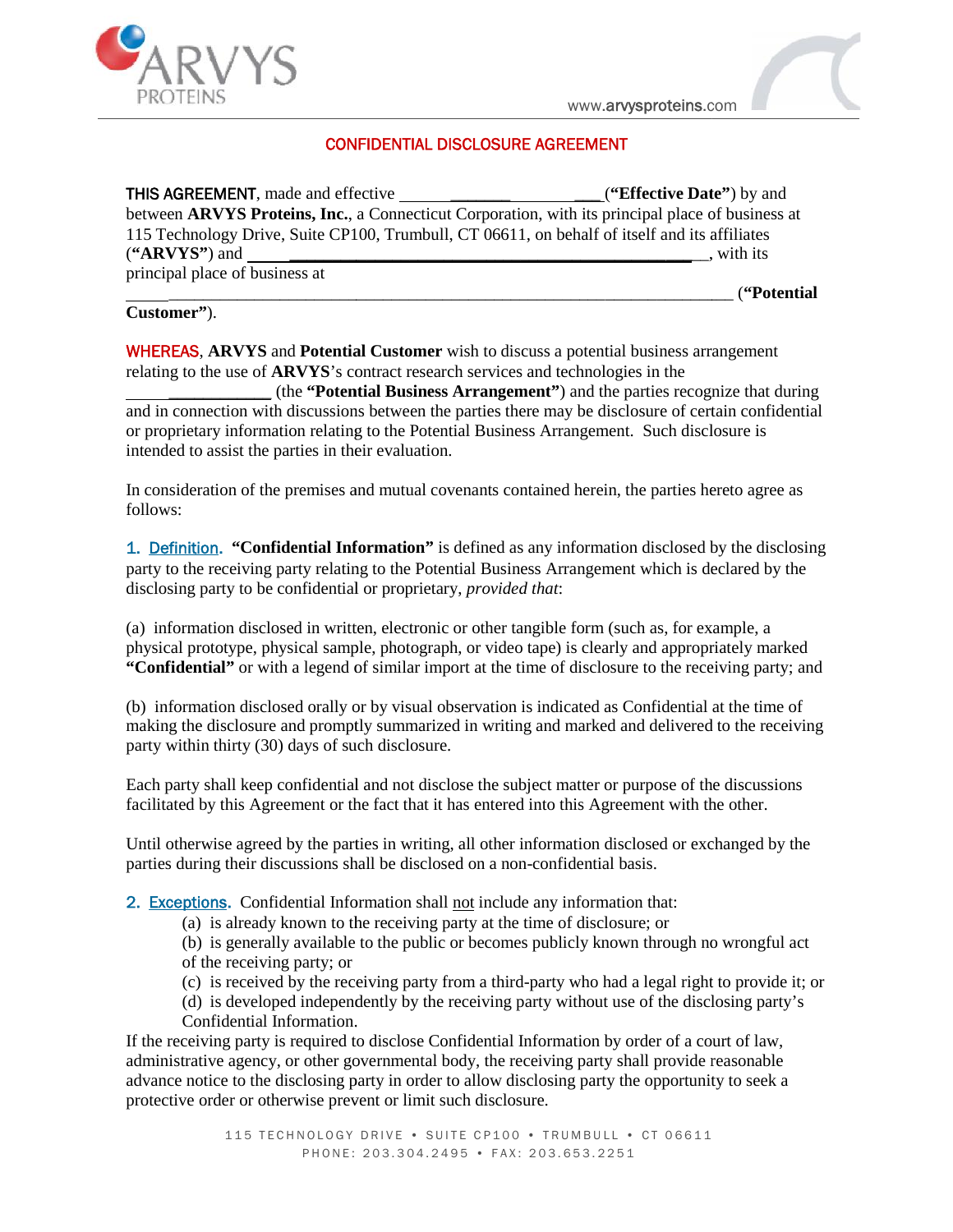

**3. Use; Disclosure.** Each party agrees to use the Confidential Information disclosed to it solely for evaluation of the Potential Business Arrangement with the other, and without the written consent of the other, agrees not to disclose such Confidential Information to any other person or entity other than those of its employees, consultants, contractors or agents and those of its affiliates who must have access to such Confidential Information for evaluation purposes (collectively, **"Permitted Recipients").** All Permitted Recipients shall be bound to maintain such Confidential Information in confidence and each party will take such reasonable steps to require its Permitted Recipients to preserve such trust and confidence. Each party shall be responsible for any breach of this Agreement by its Permitted Recipients. 3. Line: Districted particle and to the particle of the functional difformation districts in itself; the method in the section of the November of the Method in the section of the November of the content of the content of

**4. Protection; Return.** Each of the parties shall in all respects treat such Confidential Information disclosed to it hereunder at least as carefully as that accorded its own trade secrets or Confidential Information and will carry out with respect to it those security measures that it follows for its own trade secrets or Confidential Information. Upon the request of the disclosing party, the receiving party will return to the disclosing party all Confidential Information (including copies) provided by the disclosing party under this Agreement, and will destroy all summaries, extracts and the like prepared by the receiving party that incorporate the disclosing party's Confidential Information; provided, however, that the receiving party may retain one complete copy of the Confidential Information in its archives for the purpose of determining its obligations under this Agreement. elene and each party will take such reasonable steps to require<br>there and each party will take such reasonable steps to require<br>Permitted Recipients.<br>The party shall be responsible<br>Fermitted Recipients.<br>The party shall in

**5. Term.** All obligations of the parties under this Agreement shall terminate five (5) years after the Effective Date of this Agreement. This Agreement may be canceled at any time prior to the end of such five (5) year term by either party and all Confidential Information shall be returned to the such five (5) year term by either party and all Confidential Information shall be returned to the<br>disclosing party in accordance with the return provisions above. In the event of such cancellation, the provisions of this Agreement will not apply to any "Confidential Information" provided by either party to the other party on or after the date of such cancellation, but all provisions of this Agreement party to the other party on or after the date of such cancellation, but all provisions of this Agreement<br>will continue to apply during the five (5) year term set forth above to any "Confidential Information" provided by either party to the other party prior to the date of such cancellation.

6. Other Initiatives. Each party understands that the other party may have present or future initiatives, including initiatives with third parties, involving similar or identical products, technologies or processes that compete with a product, technology or process contemplated or offered by the other party. Accordingly, each party acknowledges that nothing in this Agreement shall be construed as a representation or inference that the other party will not develop for itself or enter into business relationships with other third parties, that involve products, technologies or processes that are similar or identical to or compete with any product, technology or process contemplated or offered by the relationships with other third parties, that involve products, technologies or processes that are si<br>or identical to or compete with any product, technology or process contemplated or offered by th<br>other party, provided th with a product, technology or process contemplated or offered by the other<br>party acknowledges that nothing in this Agreement shall be construed as a<br>ethat the other party will not develop for itself or enter into business

**7.** Completeness; Authority. This Agreement contains the entire understanding between the parties related to the subject matter hereof, and supersedes all prior written and verbal negotiations, representations, and agreem related to the subject matter hereof, and supersedes all prior written and verbal negotiations, representations, and agreements concerning the subject matter. Each party represents that it has the right to deliver the Confidential Information it discloses to the receiving party pursuant to this Agreement.

8. Export. Each receiving party of Confidential Information shall adhere to all applicable import and<br>export controls and shall not export or re-export any technical data or products received from the export controls and shall not export or re-export any technical data or products received from the

## **9. Miscellaneous.**